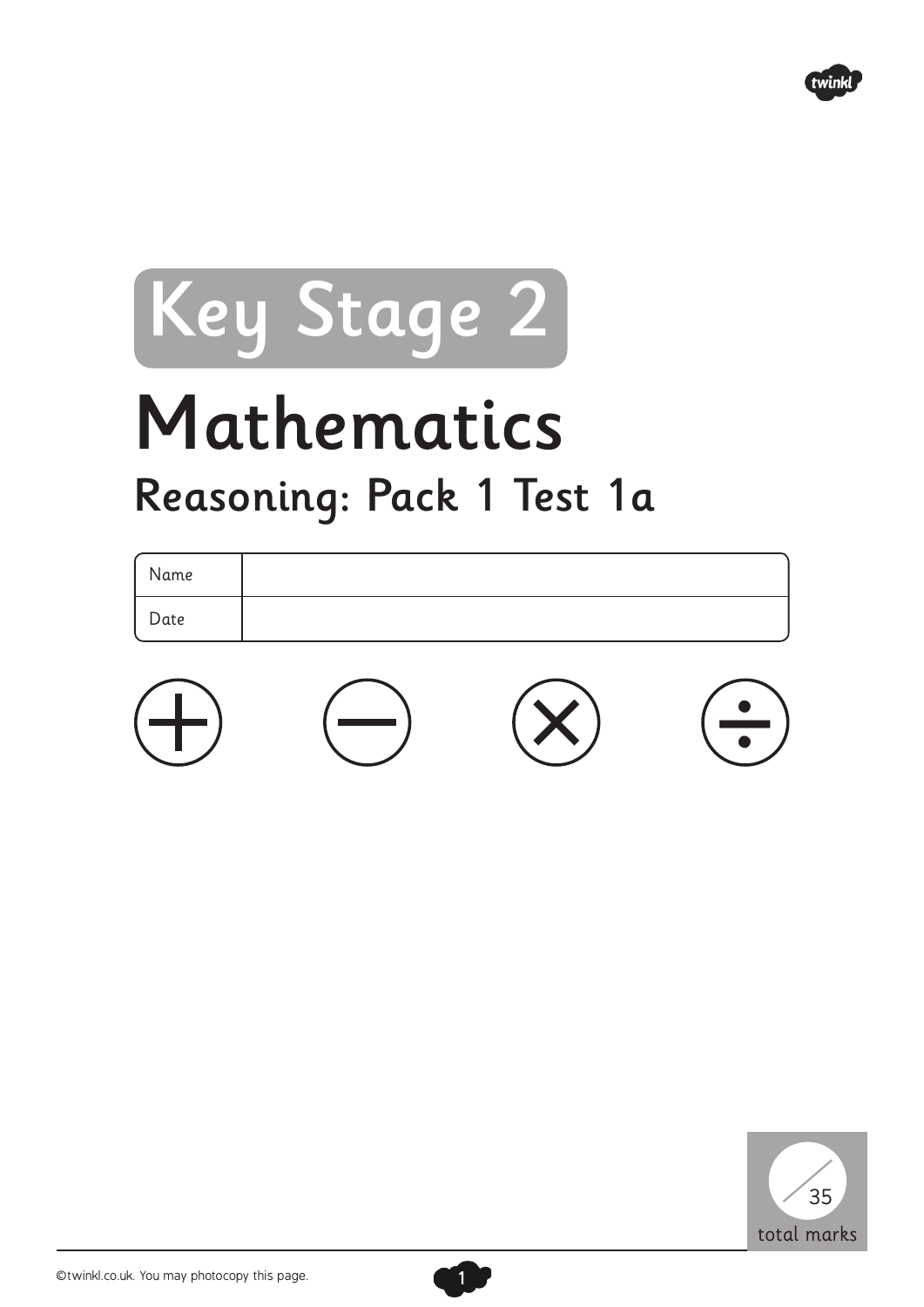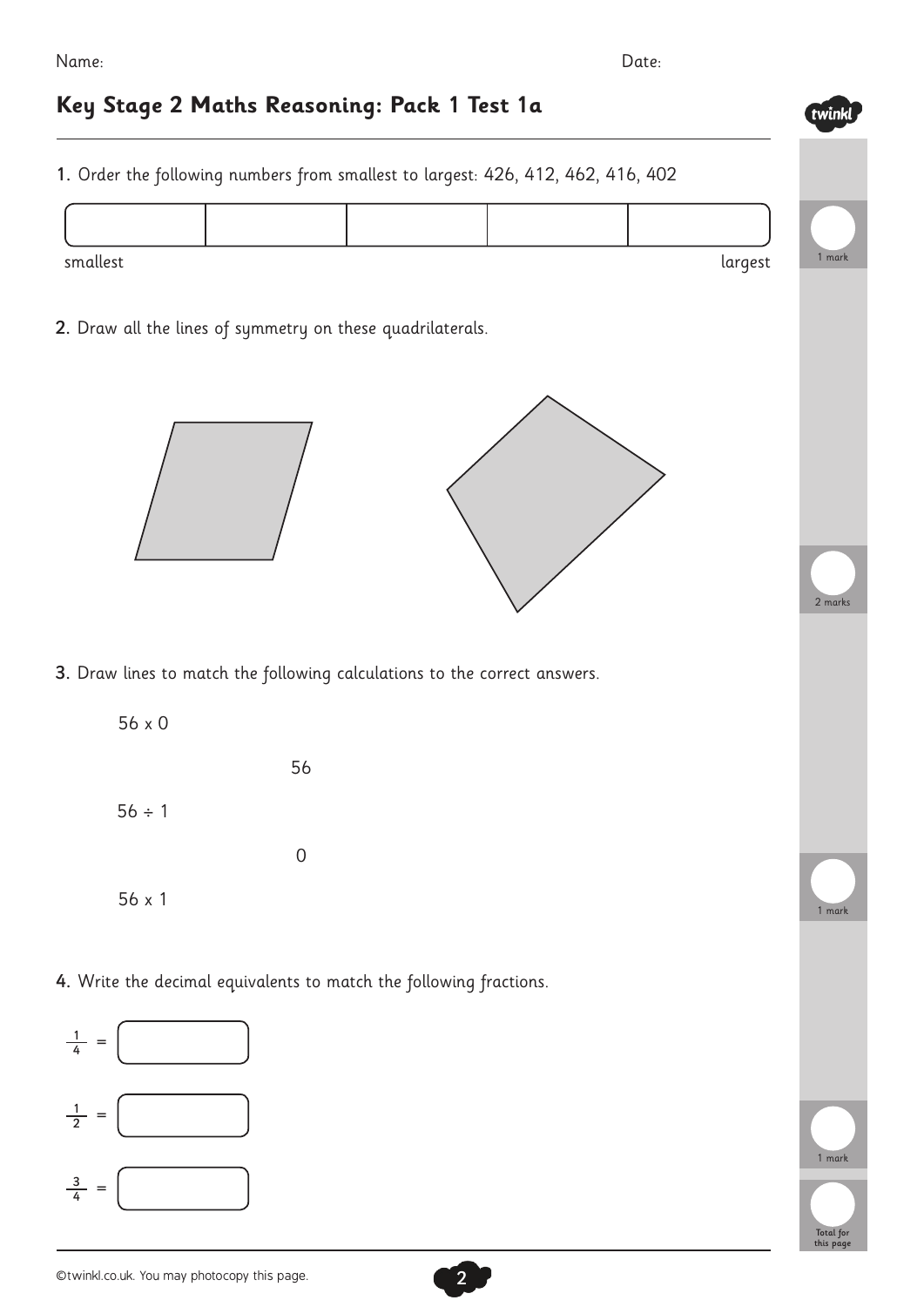

©twinkl.co.uk. You may photocopy this page.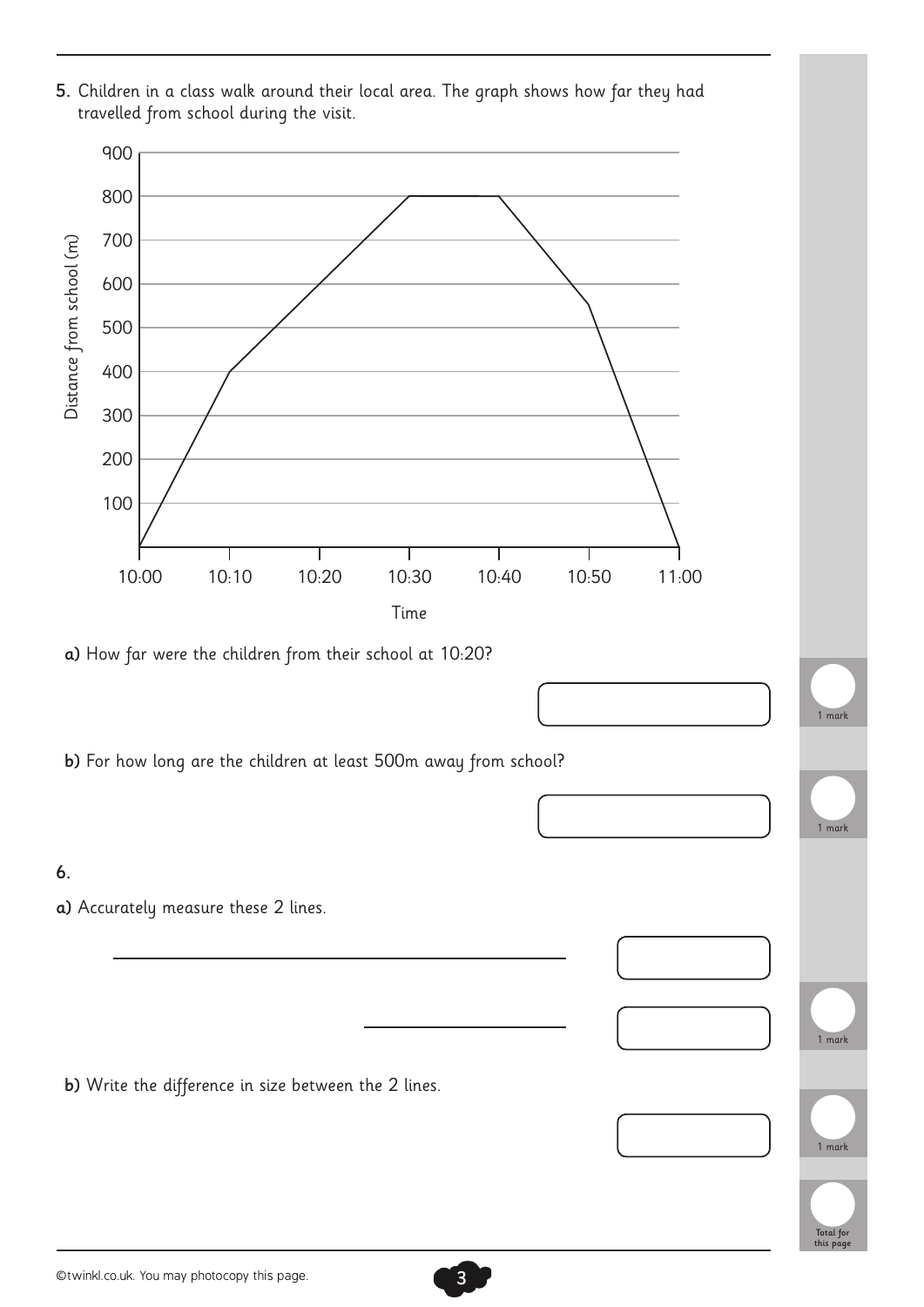| 7. Continue the following sequence: |               |  |      |
|-------------------------------------|---------------|--|------|
| 0.006,                              | 0.012, 0.018, |  | mark |

8. A shop sells T shirts and shorts for the following prices:





A mother buys 3 T-shirts and a pair of shorts for her son. She pays with a £10 and a £5 note. With what coins could she be given change?







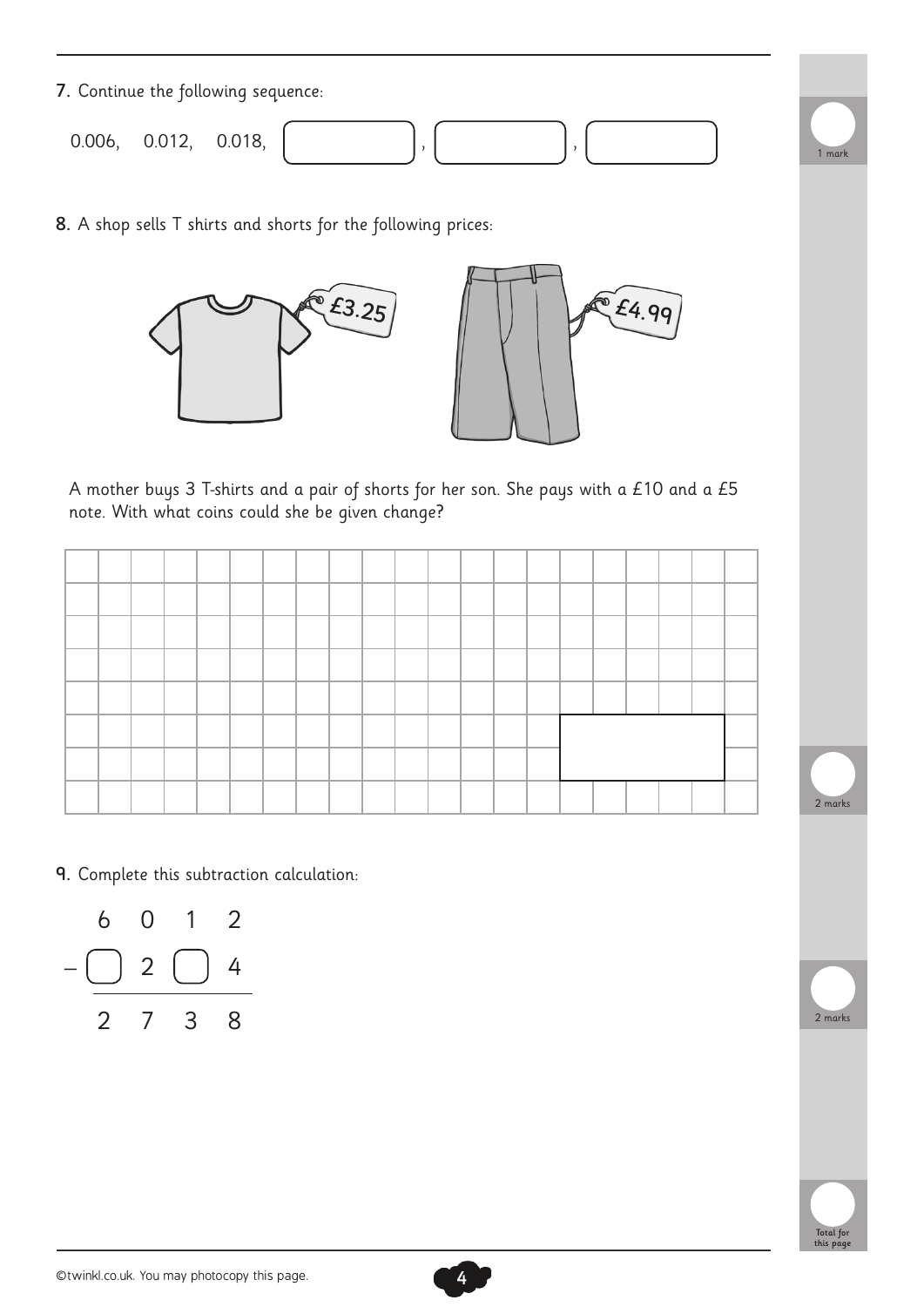11.The number p is 20 more than the number q.

Using algebra, write the relationship between p and q.

12.Write all the factors of 24:

13. Use the following line to draw an angle of 34° at point A.

Use a ruler and a protractor or angle measurer.

 $A \xrightarrow{ } B$ 

1 mark

2 marks

1 mark

1 mark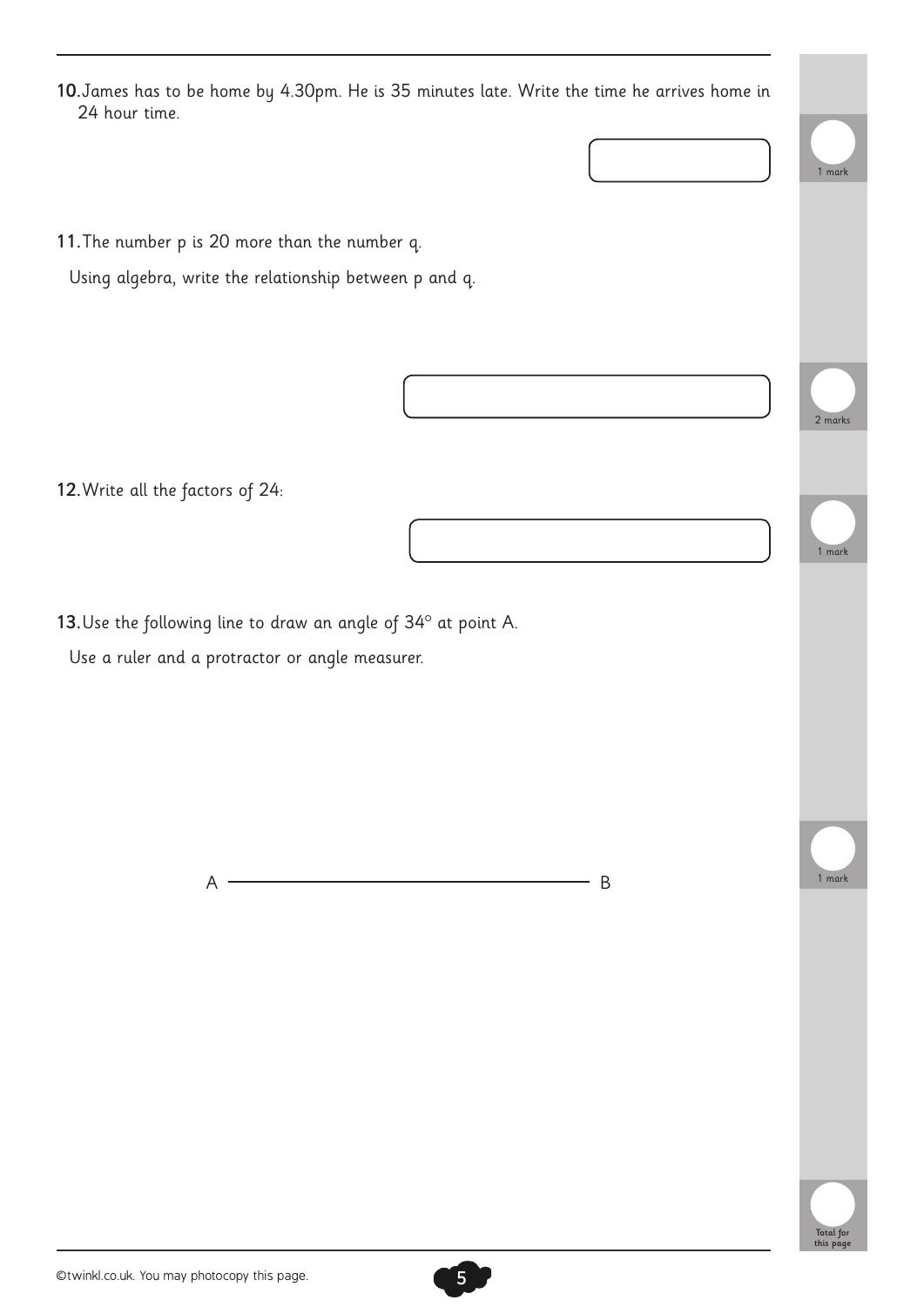14. A teacher needs 70 lengths of string cut to 40 cm each. If balls of string are 10 m long, how many balls will be needed.



## 15.Two numbers have a difference of 0.7 and a sum of 1. What are the numbers?





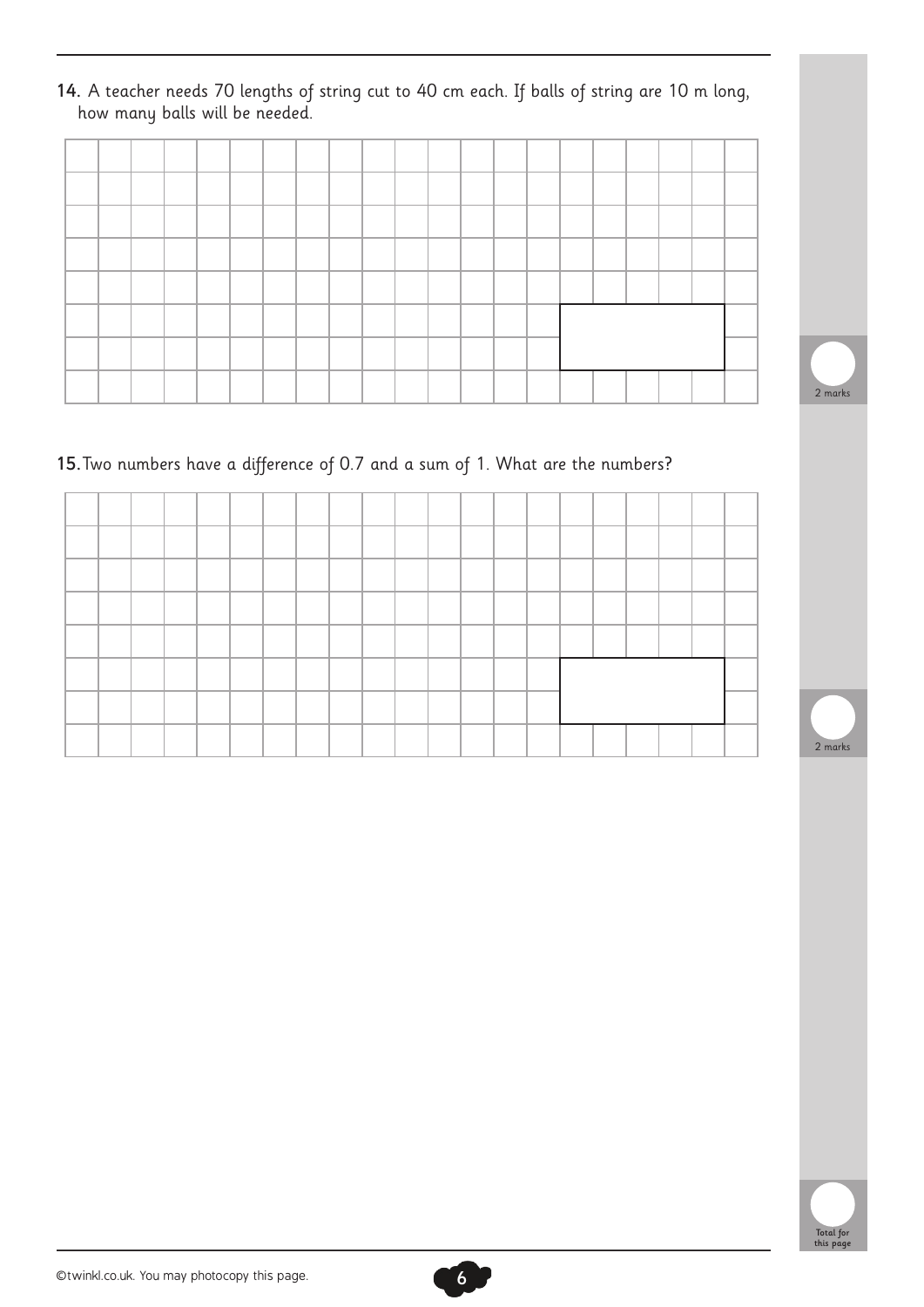16.Circle the nets which will make a triangular prism.



17.Complete the triangles so that the number in the centre is the sum of the numbers on the outside.





1 mark

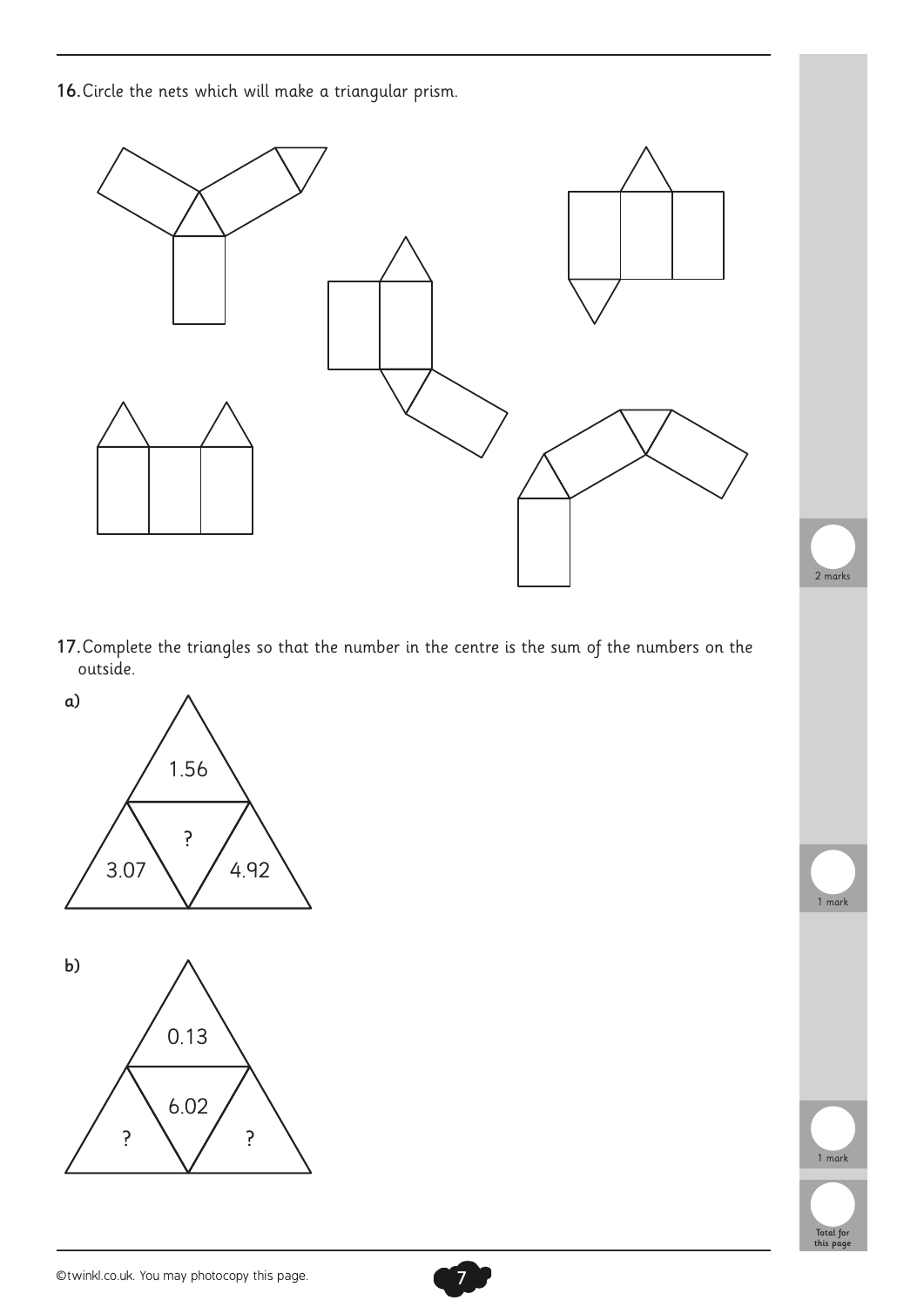18.Here is a shaded shape on a grid.

The shape is translated so that point A moves to point B.

Draw the shape in its new position.



19.Round the number 347 500 to the nearest 1000; 10 000 and 100 000.





2 marks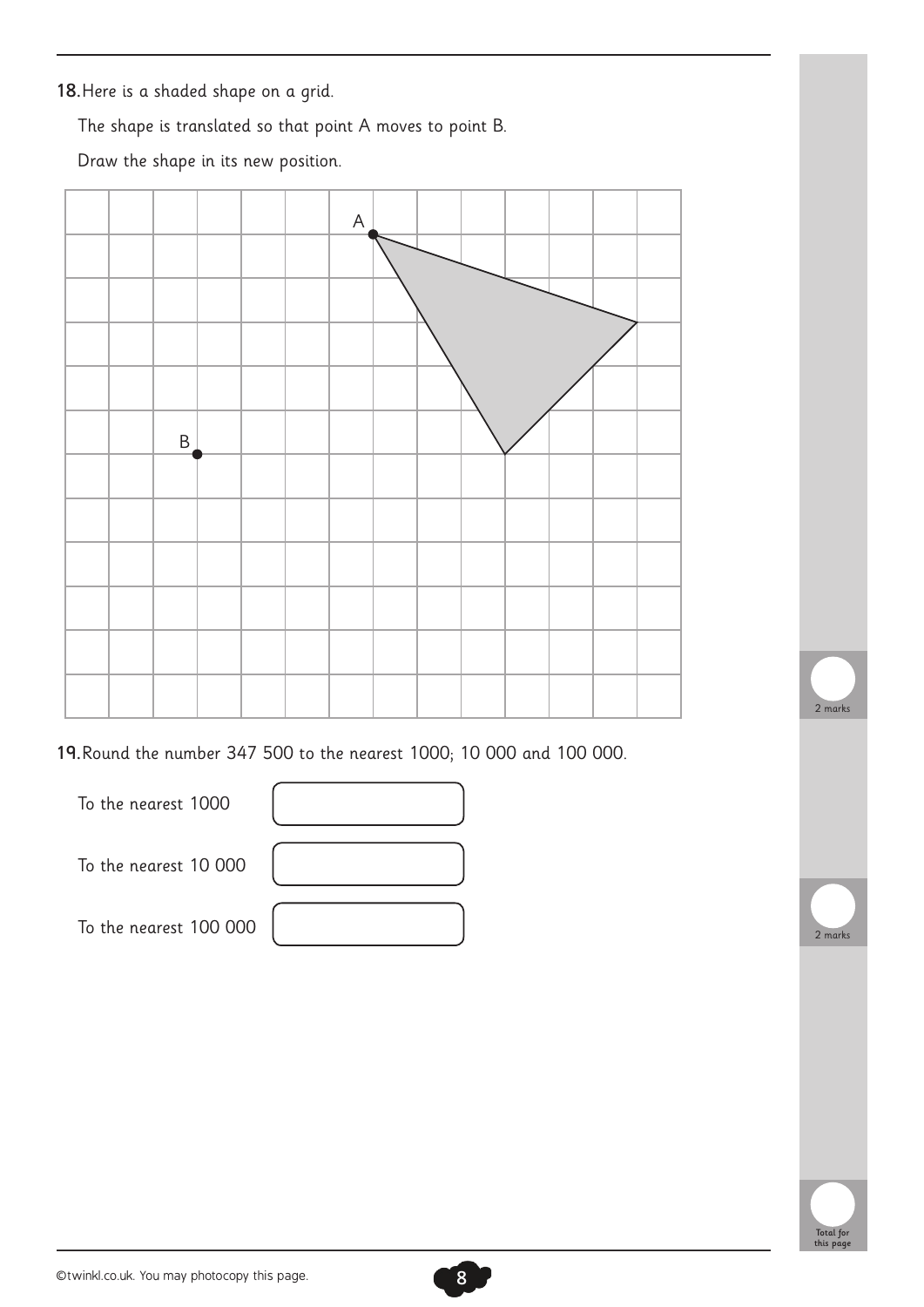20.Write down 3 numbers where the following are true:

The total of the 3 numbers is 20.

The product of the 3 numbers is 90.



21.Here are the ingredients for raspberry ripple ice cream.

250g raspberries 225g caster sugar 2 large eggs 4 large egg yolks 600ml double cream

A mother has 5 litres of cream to make ice cream for a party. Sugar comes in 1 kg bags. How many bags of sugar will be needed?





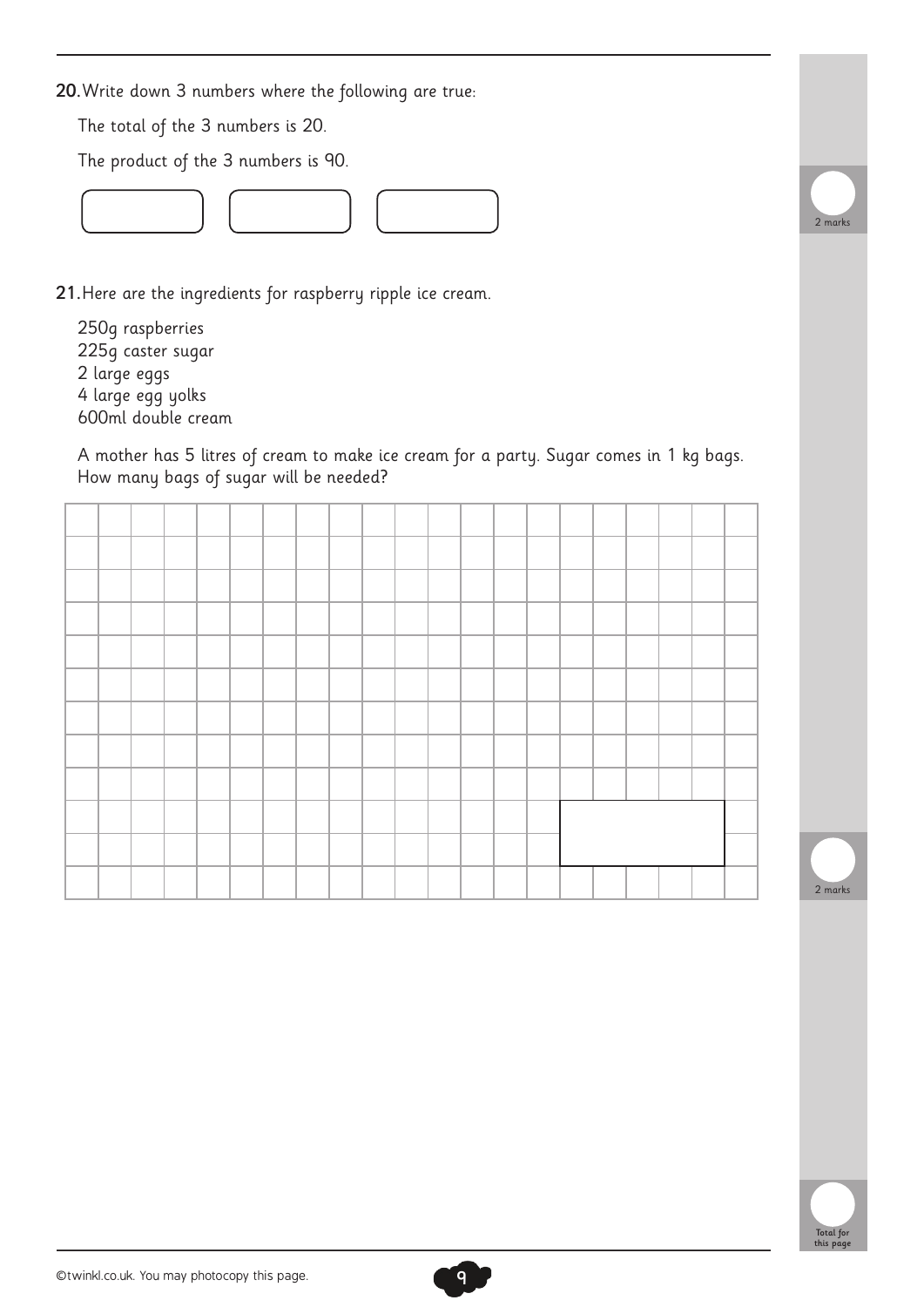

| question    | answer                                                      | marks        | notes                                                          |
|-------------|-------------------------------------------------------------|--------------|----------------------------------------------------------------|
| 1.          |                                                             |              |                                                                |
|             | 402, 412, 416, 426, 462                                     | $\mathbf{1}$ |                                                                |
| 2.          |                                                             |              |                                                                |
|             |                                                             | $\sqrt{2}$   |                                                                |
| 3.          |                                                             |              |                                                                |
|             | $56 \times 0$<br>$-56$<br>$56 \div 1$<br>0<br>$56 \times 1$ | $\mathbf{1}$ | 1 mark for all correct.                                        |
| 4.          |                                                             |              |                                                                |
|             | 0.25<br>0.5<br>0.75                                         | $\mathbf{1}$ |                                                                |
| 5.          |                                                             |              |                                                                |
| $\mathsf a$ | 600m                                                        | $\mathbf{1}$ |                                                                |
| $\sf b$     | Answers between 36 and 40 minutes<br>inclusive.             | $\mathbf{1}$ | $\bullet$                                                      |
| 6.          |                                                             |              |                                                                |
| $\mathsf a$ | 10.3 cm or 103 mm<br>4.6 cm or 46 mm                        | $\mathbf{1}$ | Allow 1mm error on each.                                       |
| b           | 5.7cm or 57 mm                                              | $\mathbf{1}$ | Allow correct calculation based on<br>incorrect answers to 6a. |
| 7.          |                                                             |              |                                                                |
|             | 0.024, 0.03, 0.036                                          | $\mathbf{1}$ | Allow 0.030.                                                   |

10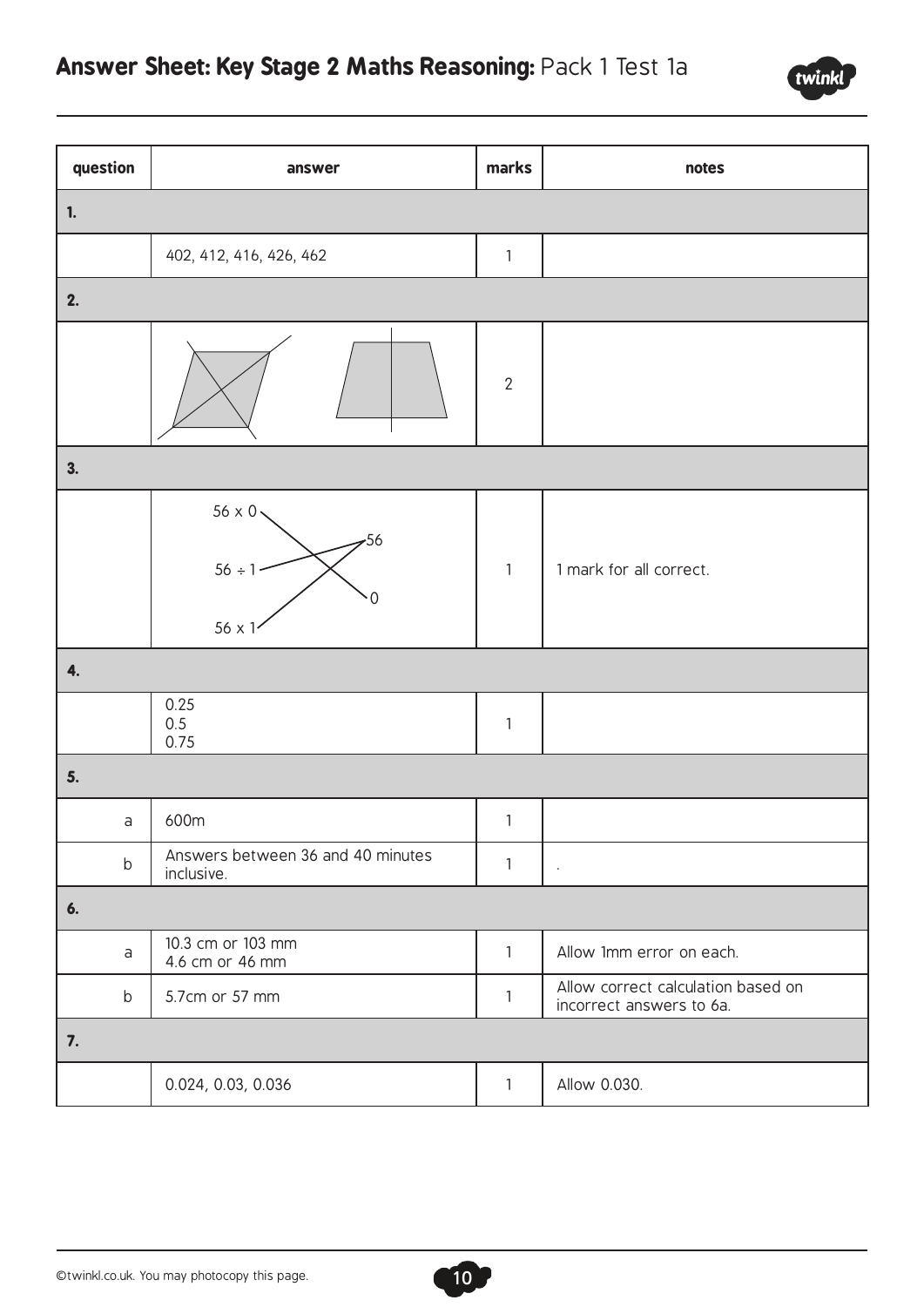

| question   | answer                                                                         | marks          | notes                                                                                                                                                                                                       |
|------------|--------------------------------------------------------------------------------|----------------|-------------------------------------------------------------------------------------------------------------------------------------------------------------------------------------------------------------|
| 8.         |                                                                                |                |                                                                                                                                                                                                             |
|            | Any combination of coins to make 26p                                           | $\overline{2}$ | 2 marks for correct answer<br>1 mark for correctly calculating the<br>change as 26p but incorrect coins.<br>1 mark for 1 error in calculation but gives<br>answer using the least coins for that<br>amount. |
| 9.         |                                                                                |                |                                                                                                                                                                                                             |
|            | 6012<br>3274<br>2738                                                           | $\overline{2}$ | 1 mark per digit                                                                                                                                                                                            |
| 10.        |                                                                                |                |                                                                                                                                                                                                             |
|            | 17:05                                                                          | 1              |                                                                                                                                                                                                             |
| <b>11.</b> |                                                                                |                |                                                                                                                                                                                                             |
|            | $p = q + 20$ or<br>$q = p - 20$                                                | $\overline{2}$ | 1 mark for an incorrect expression that<br>uses p, q, 20, = and either + or -. e.g. $q =$<br>$p + 20$                                                                                                       |
| 12.        |                                                                                |                |                                                                                                                                                                                                             |
|            | 1, 2, 3, 4, 6, 8, 12, 24                                                       | 1              |                                                                                                                                                                                                             |
| 13.        |                                                                                |                |                                                                                                                                                                                                             |
|            | Allow 32° - 36°<br>(See end of answers for an accurate<br>answer of the angle) | $\overline{2}$ |                                                                                                                                                                                                             |
| 14.        |                                                                                |                |                                                                                                                                                                                                             |
|            | 3 balls                                                                        | $\overline{2}$ | $(40 \text{ cm} \times 70 = 2800 \text{ cm} = 28 \text{ m})$<br>$3$ balls = $30$ m<br>1 mark for incorrect answer due to one<br>error of calculation.                                                       |
| 15.        |                                                                                |                |                                                                                                                                                                                                             |
|            | 0.85 and 0.15                                                                  | $\overline{2}$ | 2 marks for both numbers correct.<br>1 mark for correct method but 1<br>calculation mistake.                                                                                                                |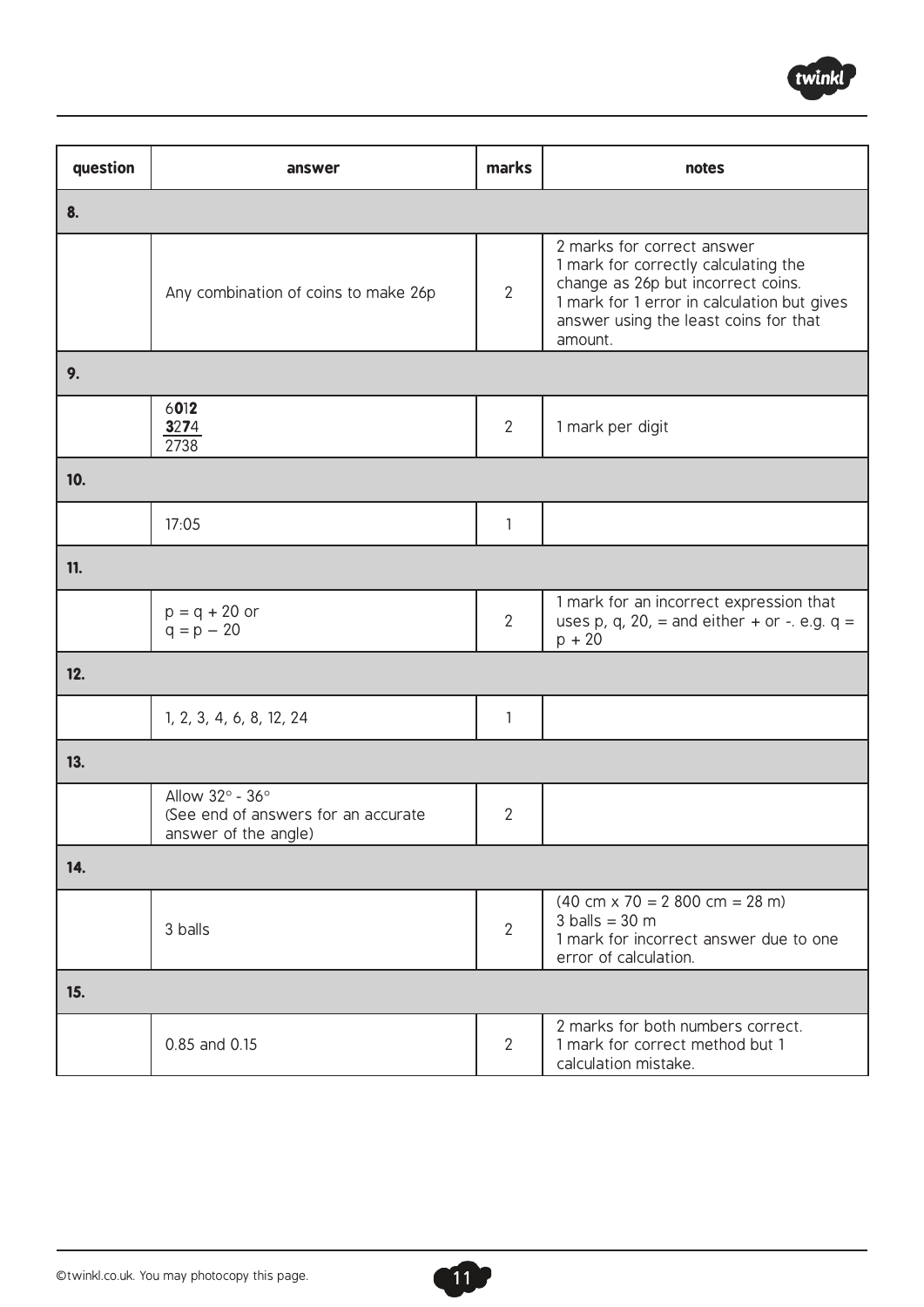

| question | answer                        | marks          | notes                                                                                                   |
|----------|-------------------------------|----------------|---------------------------------------------------------------------------------------------------------|
| 16.      |                               |                |                                                                                                         |
|          |                               | $\overline{2}$ | 2 marks for 3 correct. 1 mark for 2 correct<br>and none incorrect.                                      |
| 17.      |                               |                |                                                                                                         |
| a        | 9.55                          | $\mathbf{1}$   |                                                                                                         |
| b        | 2 numbers that add up to 5.89 | $\mathbf{1}$   |                                                                                                         |
| 18.      |                               |                |                                                                                                         |
|          | А<br>B                        | $\overline{2}$ | 2 marks for correct answer. 1 mark if<br>triangle's corners are at B and one other<br>correctly placed. |
| 19.      |                               |                |                                                                                                         |
|          | 348 000<br>350 000<br>300 000 | $\overline{2}$ | 2 marks for all correct. 1 mark for 2<br>correct.                                                       |
| 20.      |                               |                |                                                                                                         |
|          | 2, 3 and 15 or 1, 9 and 10    | $\overline{2}$ | 2 marks for a correct answer.<br>1 mark for a set of numbers that correctly<br>meets 1 criteria.        |